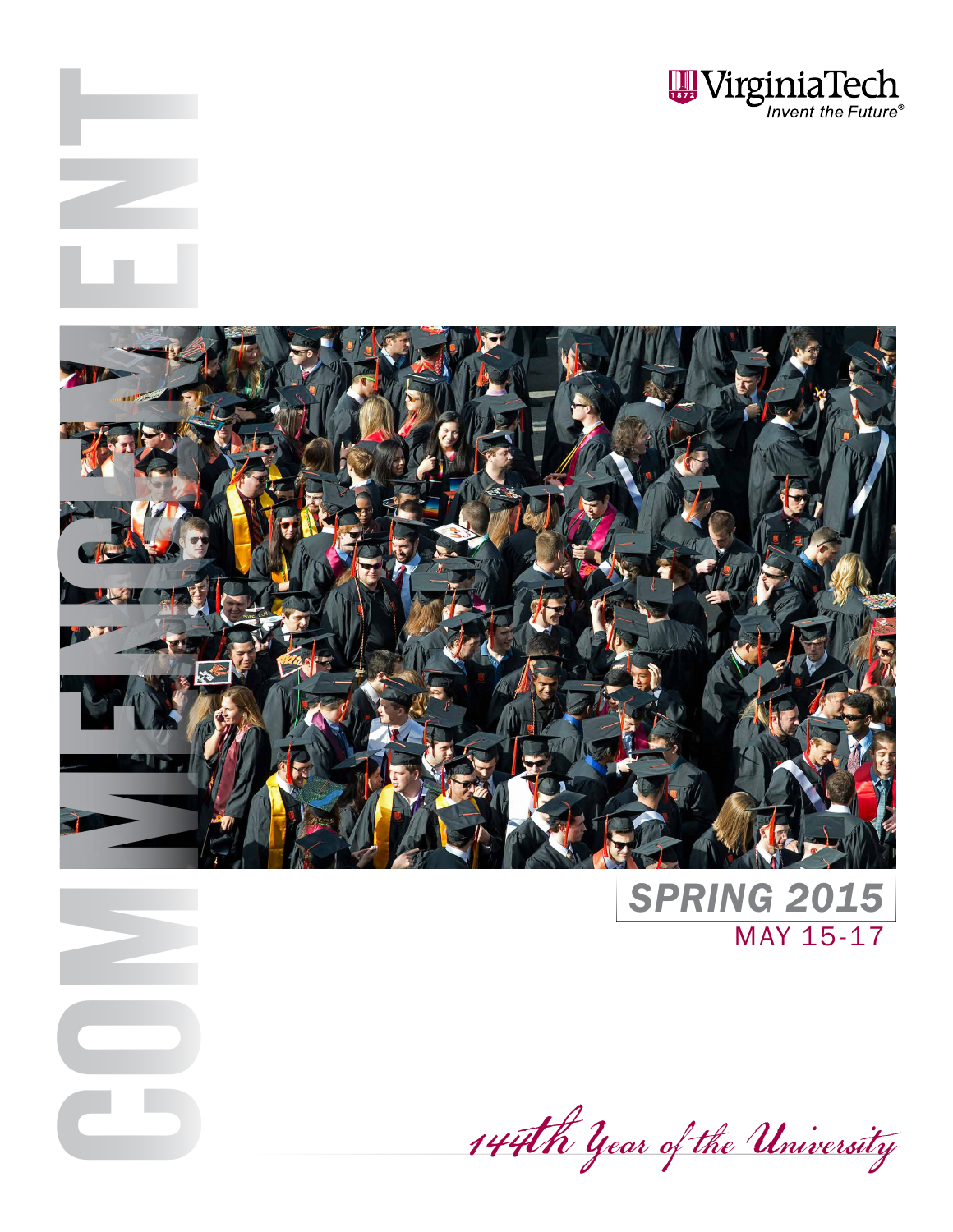### UNIVERSITY COMMENCEMENT CEREMONY Friday, May 15, 2015 at 9:00 a.m., Lane Stadium

Associate and bachelor's degrees will be conferred at the university ceremony. The ceremony is expected to last approximately one hour. Degree candidates wishing to be excused from Commencement must indicate their intention by going to the Hokie Spa website under "Application for Degree" and clicking on "I will not be attending Commencement." Be sure to update your mailing address.

#### Diplomas

Undergraduate diplomas are not presented at the university ceremony. They are presented at the separate college and department ceremonies, except in the case of department ceremonies that are held on Friday.

Undergraduate diplomas for candidates attending Friday departmental ceremonies may be picked up on Saturday during the time and location set by the department. If you prefer, you may request that your diploma be mailed by *logging into Hokie Spa, selecting "Degree Menu" then selecting "Undergraduate Degree Menu" and "Add/Update Diploma Mailing Address." Note: This process will not alter your participation in the university or college/department ceremony.*

If you have questions about your diploma, please call the Registrar's office at 540-231-6252, or visit their website at [www.registrar.vt.edu/graduation.](http://www.registrar.vt.edu/graduation/)

#### Participation

If you plan to complete degree requirements in the summer and wish to participate in the spring ceremony, you should inform your department so they know you will be participating.

*Associate and bachelor's degree* candidates planning to participate in the procession must arrive at the staging area outside the stadium gates behind the south end zone no later than 8:00 a.m. Signage designating the location for lineup of each college's candidates will be posted.

*Faculty and recipients of graduate degrees are encouraged* to participate in the processional and should report to the south end zone of Lane Stadium no later than 8:15 a.m. Signage outside the stadium gates will direct you to the staging area.

#### Guest Seating and Parking

All university parking lots will be open to the public. However, parking in the immediate vicinity of Lane Stadium is limited. Families and guests are urged to arrive in time to be seated by 8:30 a.m. The procession will begin promptly at 8:40 a.m. so that all degree candidates will be seated for the start of the program at 9:00 a.m.

### GRADUATE SCHOOL COMMENCEMENT CEREMONY Friday, May 15, 2015, at 12 Noon, Cassell Coliseum

Master's degrees, certificates, education specialist, and doctoral degrees will be conferred at the Graduate School ceremony. The ceremony is expected to last approximately two hours.

#### Diplomas

Doctoral diplomas are presented during the Graduate Ceremony. Master's degree diplomas and education specialist certificates are mailed to the address that candidates are asked to provide to the Graduate School through Hokie Spa.

#### **Participation**

All graduate degree candidates must confirm their plans to attend Commencement by May 1, 2015. Participants should report to Cassell Coliseum on the Spring Road side of the building. Signage will be posted to direct candidates to their specific staging area. Check-in at Cassell Coliseum begins at 10:30 a.m. and all candidates should be on site by 11:30 a.m.

**Doctoral** candidates who will have met all requirements for graduation by May 8, 2015, are eligible to participate in Commencement.

*Major professors* who will be participating in the hooding ceremony should report to the Spring Road side of Cassell Coliseum and follow the signage to the staging area. Please check in by 11:15 a.m. so that your name may be read.

**Faculty** participation is encouraged. Please report to Cassell Coliseum by 11:15 a.m. and follow the signage to the staging area. The deadline for renting regalia from the University Bookstore is April 27, 2015.

Questions pertaining to eligibility to participate should be directed to the Graduate School at 540-231-8636. For complete details, visit the Graduate School website at [www.graduateschool.vt.edu/](http://www.graduateschool.vt.edu/Academics-Commencement) [Academics-Commencement](http://www.graduateschool.vt.edu/Academics-Commencement).

#### Guest Seating and Parking

All university parking lots will be open to the public. However, parking in the immediate vicinity of Cassell Coliseum is limited. Families and guests are urged to arrive in time to be seated by 11:30 a.m. The procession will begin promptly at 11:45 a.m. so that all degree candidates will be seated for the start of the program at 12:00 noon.

Virginia Tech Commencement - Spring 2015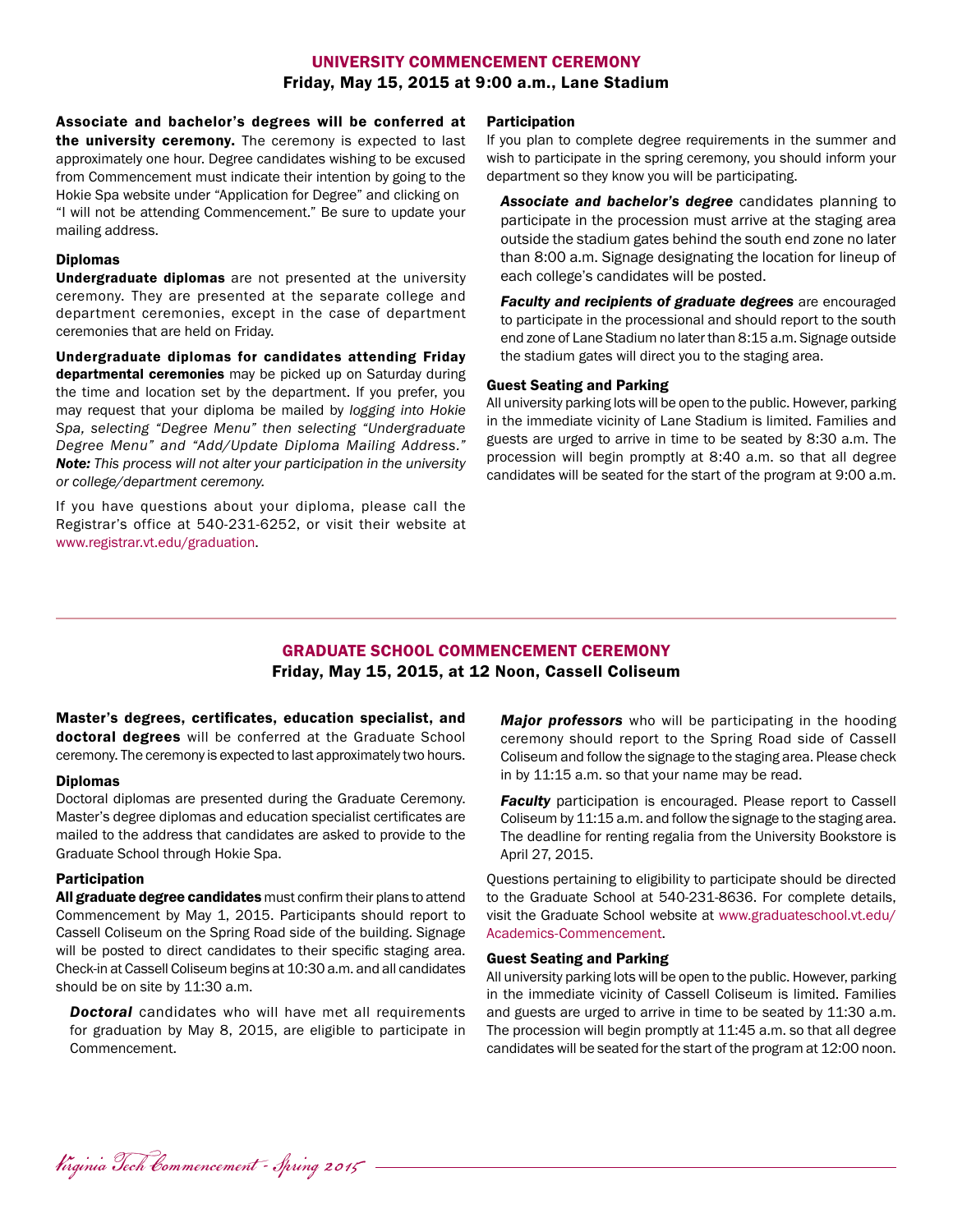#### NATIONAL CAPITAL REGION COMMENCEMENT CEREMONY

#### Sunday, May 17, 2015, at 1:00 p.m., Center for the Arts, George Mason University, Fairfax, VA *(There are no guest limits or ticket requirements for this ceremony.)*

#### Diplomas

Doctoral diplomas are presented during the Graduate Ceremony. Master's degree diplomas and education specialist certificates are mailed to the address that candidates are asked to provide to the Graduate School through Hokie Spa.

#### Participation

All candidates must confirm their plans to attend Commencement by May 1, 2015. Please confirm your attendance through Hokie Spa. Refer to the following website for information: [www.ncr.vt.edu/](http://www.ncr.vt.edu/commencement/) [commencement.](http://www.ncr.vt.edu/commencement/) You may also contact the Graduate Student Services Office at 703-538-8327 or email your inquiry to gssoncr@vt.edu.

Check-in for all participants begins at 11:30 a.m. Graduate candidates should report to their department tables where they will be directed to robing rooms. Personal belongings cannot be stored in the robing rooms so be prepared to make arrangements in advance to secure personal items. All graduate candidates will march by degree, college, and department. Lineup will begin at 12:30 p.m. Late arrivals will march at the end of the line.

#### Guest Seating

Guests are urged to arrive in time to be seated in advance of the procession, which will begin promptly at 1:00 p.m.

### GENERAL INFORMATION Commencement Phone Line: 540-231-3208 Commencement Website: [www.vt.edu/commencement](http://www.vt.edu/commencement)

To assist you in locating the section where your degree candidate is seated during the University Ceremony, the following plan for seating is provided:

#### Worsham Field West Worsham Field East

• 2015 Class Officers

#### • Honors Students

- Engineering
- Liberal Arts & Human Sciences
- Natural Resources & Environment
- 
- Faculty, Ph.D., Ed.D.
- D.V.M., Master's
- Agriculture & Life Sciences
- Architecture & Urban Studies
- Business • Science
- 

#### Programs

Undergraduate candidates will be provided one complete Commencement program with a full listing of student names. Each college or department that holds a separate ceremony will receive programs for distribution to their respective students. Full programs will be distributed at the Graduate School and National Capital Region Commencement ceremonies. The final program, complete with student names, will be available online for anyone wishing to print additional copies.

#### Graduate and University Ceremonies Broadcast Live

Virginia Tech will offer live streaming video of the Graduate and University Commencement ceremonies to be held Friday, May 15. Links to the streams for both events will be accessible from [www.](http://www.vt.edu) [vt.edu](http://www.vt.edu) approximately one hour before each ceremony begins. At the conclusion of each ceremony, the video will be archived and accessible from the Commencement website at [www.vt.edu/commencement](http://www.vt.edu/commencement).

#### Graduation Degree Requirements

In order to receive a degree, a student must have satisfied all academic requirements, must have fulfilled all financial obligations to the university, and must not have any pending charges, active suspensions, or dismissals by the Honor or Student Conduct systems.

#### Academic Apparel

Academic apparel is required for all graduation ceremonies. Caps, gowns, hoods, and tassels may be purchased from the oncampus University Bookstore (540-231-5991), the off-campus Volume Two Bookstore (540-231-9674) or at [www.bookstore.](http://www.bookstore.vt.edu) [vt.edu.](http://www.bookstore.vt.edu) If you have a 3.40 or higher grade point average you may also purchase an honor sash and pin packet to wear on your gown, but it is not required. At the end of March, a list of undergraduate students with a 3.40 or higher is provided to each Bookstore location. Periodic updates are made to this list so that grade changes for current and new degree applicants are taken into account. Honor students will be recognized at the University Commencement Ceremony.

#### When To Arrive

Due to multiple ceremonies being held in the same venue, it is recommended that guests not arrive more than one hour in advance of a scheduled ceremony to avoid traffic and parking delays or long wait times for building entry. Every effort will be made to have doors open approximately one hour prior to all college or departmental ceremonies.

#### Tickets Are Not Required for Commencement Ceremonies

Tickets are not required for Commencement ceremonies, and there is no limit to the number of guests you may bring. However, if attending a college or departmental ceremony in a smaller venue, please consider limiting your guests to immediate family. Overcrowding is not a concern in the larger venues, such as Lane Stadium, Cassell Coliseum, and Burruss Hall Auditorium.

#### Class Rings

All graduates may order class rings through the Alumni Association by calling them at 540-231-6285 or by visiting their website at [www.vt.edu/classring](http://www.vt.edu/classring).

Virginia Tech Commencement - Spring 2015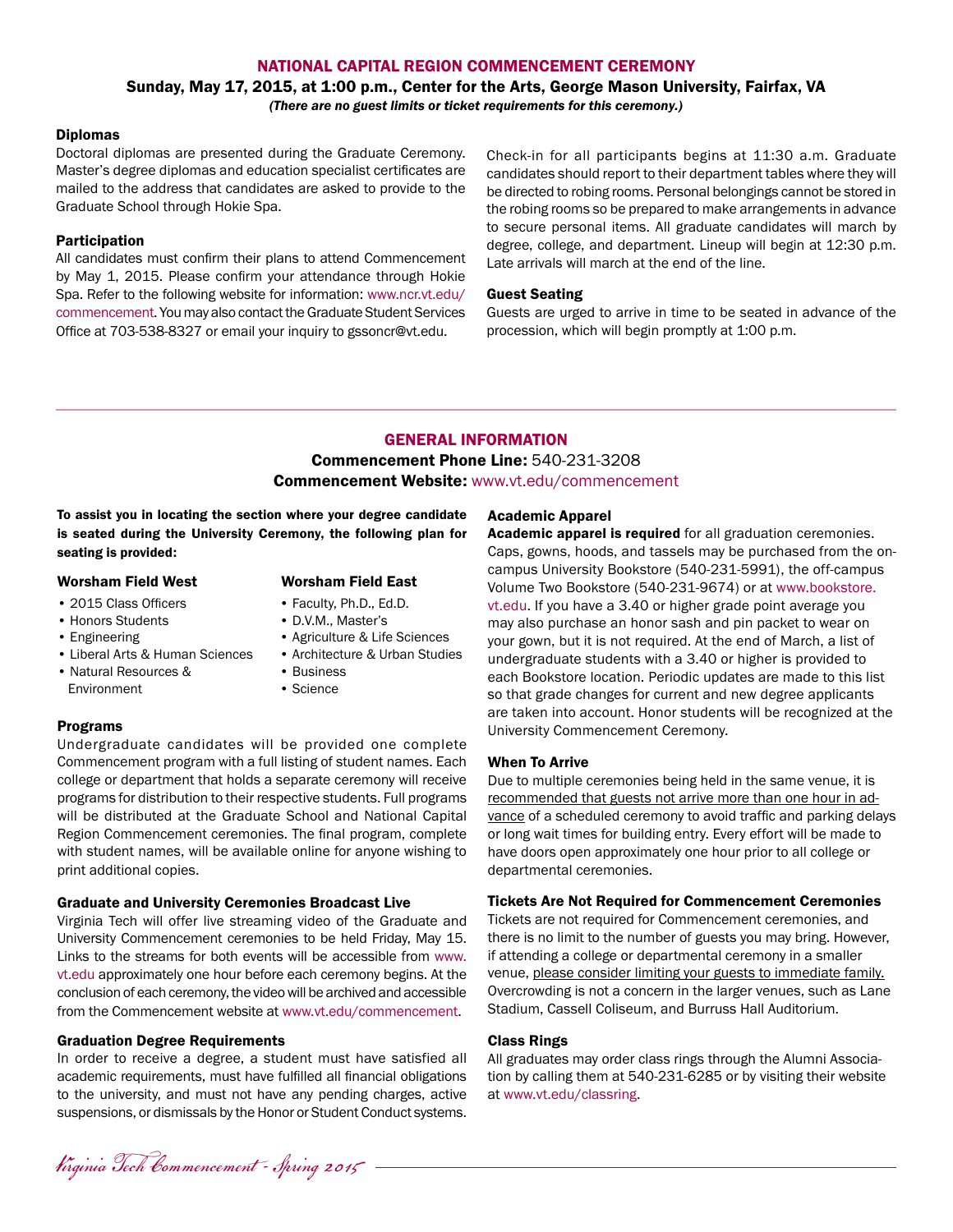

#### Becoming Alumni of Virginia Tech

Graduation from Virginia Tech means you are continuing your VirginiaTech*forlife* relationship with the University. Update your contact information and stay in touch through alumni chapters, reunions, events, and special programs of the Alumni Association. For more information: [www.alumni.vt.edu](http://www.alumni.vt.edu).

#### Graduation Announcements, Diploma Frames and Gifts

All graduates may order personalized announcements in advance online at [www.bookstore.vt.edu.](http://www.bookstore.vt.edu) Non-personalized announcements, diploma frames and gifts may be purchased online or at the on- or off-campus bookstore locations.

#### Accessibility Information for Individuals with Disabilities

Accessible seating for persons with impaired mobility is available at Cassell Coliseum and Lane Stadium. Accessible parking is available in the Cassell Coliseum parking lot on Spring Road located directly across the street from the Merryman Center, and in the Lane Stadium parking lot for the University ceremony guests. Individuals with mobility impairment who are attending a ceremony in Cassell Coliseum are advised to enter through the Merryman Center entrance.

For additional information concerning accessibility and disability accommodations, visit the Office of Services for Students with Disabilities (SSD) online at [www.ssd.vt.edu,](http://www.ssd.vt.edu) or call 540- 231-3788. Two weeks prior to the Commencement ceremony, "Accessible (impaired mobility) Parking Passes"—which are not required if you have a DMV handicap tag—will be available for pickup at 310 Lavery Hall above the Turner Place dining facility.

#### Lodging and Dining on the Blacksburg Campus

The Division of Student Affairs' Conference and Guest Services offers an alternative to hotel lodging. In an effort to provide convenient, lowcost accommodations, Conference and Guest Services is pleased to provide residence hall space for families and guests of graduates. Many of our Commencement guests find that staying in our residence halls during this weekend minimizes parking and dining difficulties and provides what is often a nostalgic experience. On-campus dining will be available at D2, Squires Food Court, and Deet's Place coffee shop, as noted on the Calendar of Events on the following page.

Advance reservations for lodging are required, and full payment is due at the time that reservations are made. Online reservations and payment may be made at [www.housing.vt.edu/commencement.](http://www.housing.vt.edu/commencement)

For details and reservation information, contact Conference and Guest Services at 540-231-5721. You may also send an email inquiry to conferences@vt.edu.



#### Inclement Weather Instructions

In the event of inclement weather, the University Ceremony at Lane Stadium may be delayed or possibly canceled. Once the decision has been made, details will be posted on the Virginia Tech homepage [\(www.vt.edu](http://www.vt.edu)), the Virginia Tech News homepage ([www.](http://www.vtnews.vt.edu) [vtnews.vt.edu\)](http://www.vtnews.vt.edu), and Virginia Tech Mobile. In addition, a broadcast email will be sent to all students, faculty, and staff; a recorded message will be placed on the University Weather Line (540-231- 6668); and information will be shared with other local media outlets. The announcement will also be posted to the VT News page on Twitter ([www.twitter.com/vtnews](http://www.twitter.com/vtnews)) and the Virginia Tech page on Facebook ([www.facebook.com/virginiatech](http://www.facebook.com/virginiatech)). The university may use VT Alerts, depending on conditions.

#### Official Photographer

GradImages<sup>®</sup> will be the official photographer for Spring 2015 Commencement ceremonies on the Virginia Tech campus. Photographers will be present for the Graduate School ceremony, as well as for all major college ceremonies. The photographers will be the only persons with clear access to the stages.

On Thursday, May 14, 2015, from 9:00 a.m. until 3:00 p.m., GradImages® will offer free portrait sittings in the Squires Student Center Cardinal Room. All graduating students, both undergraduate and graduate, should wear their own cap and gown. As many accoutrements as desired, such as stoles, honors cords, and sashes, may be worn for the portrait sitting. No appointment is necessary.

Although students are not obligated to make a purchase, by registering an email address online prior to graduation, graduating students are eligible for a \$5 discount on any photo order of more than \$25. GradImages® will send proofs by mail--and by email if an address is provided--approximately one week after the ceremony.

If you have any questions about your order, please contact GradImages® by phone at 800-261-2576 or online at [www.](http://www.gradimages.com/virginiatech) [gradimages.com/virginiatech](http://www.gradimages.com/virginiatech)[.](http://www.gradimages.com)

Due to security procedures, wrapped packages will not be allowed in Cassell Coliseum or Lane Stadium.

Safety precautions may necessitate random searches.

Virginia Tech does not discriminate against employees, students, or applicants on the basis of age, color, disability, gender, gender identity, gender expression, national origin, political affiliation, race, religion, sexual orientation, genetic information, veteran status, or any other basis protected by law. For inquiries regarding non-discrimination policies, contact the executive director for Equity and Access at 540-231- 8771 or Virginia Tech, North End Center, Suite 2300 (0318), 300 Turner St. NW, Blacksburg, VA 24061.

Virginia Tech Commencement - Spring 2015